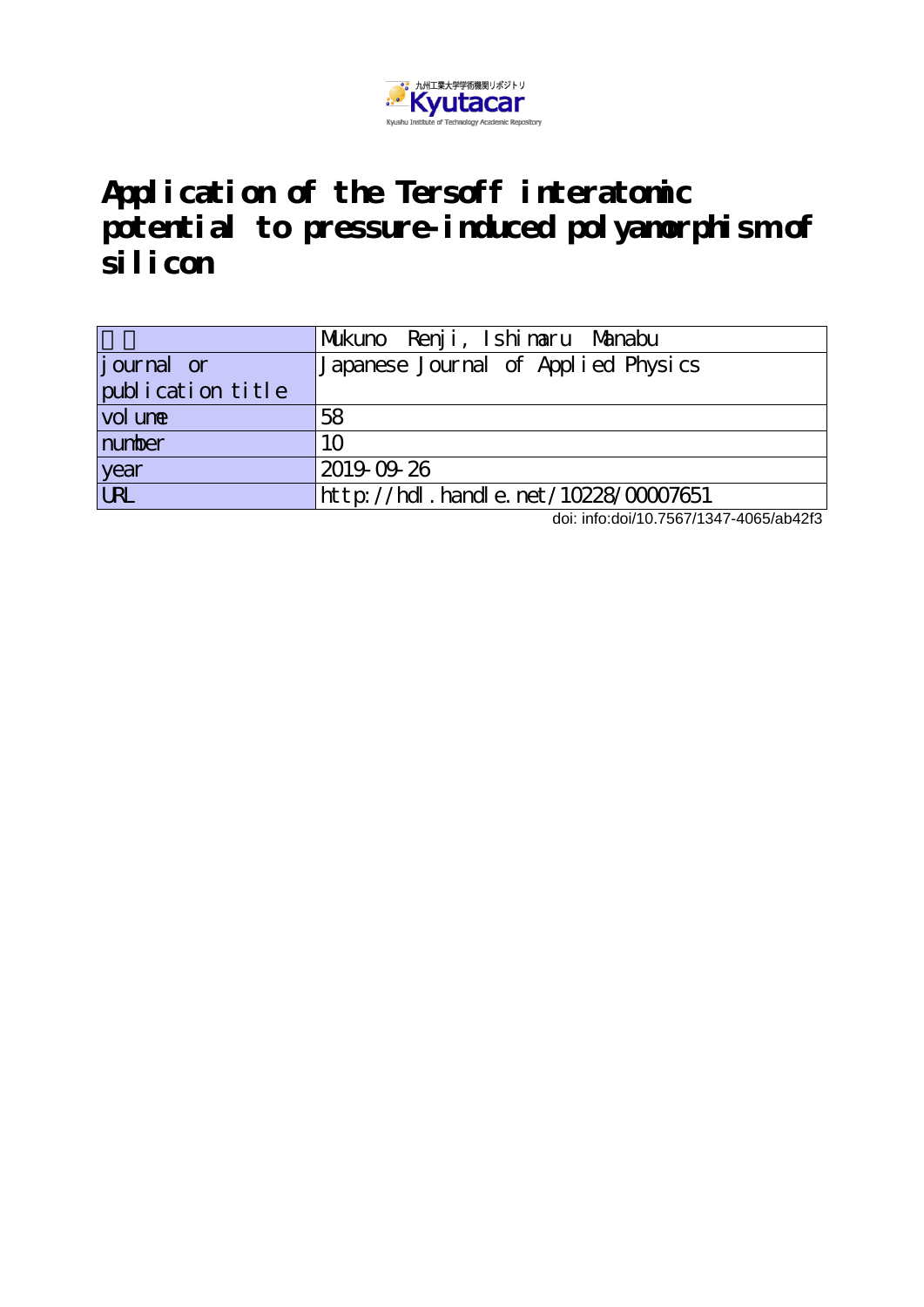# **Application of the Tersoff interatomic potential to pressure-induced polyamorphism of silicon**

#### Renji Mukuno and Manabu Ishimaru\*

1 *Department of Materials Science and Engineering, Kyushu Institute of Technology, Kitakyushu, Fukuoka 804-8550, Japan*

#### **Abstract**

Molecular-dynamics simulations of pressure-induced structural changes in amorphous Si were performed by using the Tersoff interatomic potential, in order to examine the validity of this potential. The amorphous Si with a tetrahedral network was prepared by melt-quenching methods, and then it was compressed under the isothermal-isobaric conditions. It was found that the changes of atomic pair-distribution functions and static structure factors with increasing pressure are in agreement with those observed experimentally. The pressure-induced amorphous structures contained the short-range order similar to β-tin and *Imma* structures. These results suggested that the Tersoff potential is useful for describing the structural changes of amorphous Si under high pressure.

\*To whom correspondence should be addressed. E-mail: ishimaru@post.matsc.kyutech.ac.jp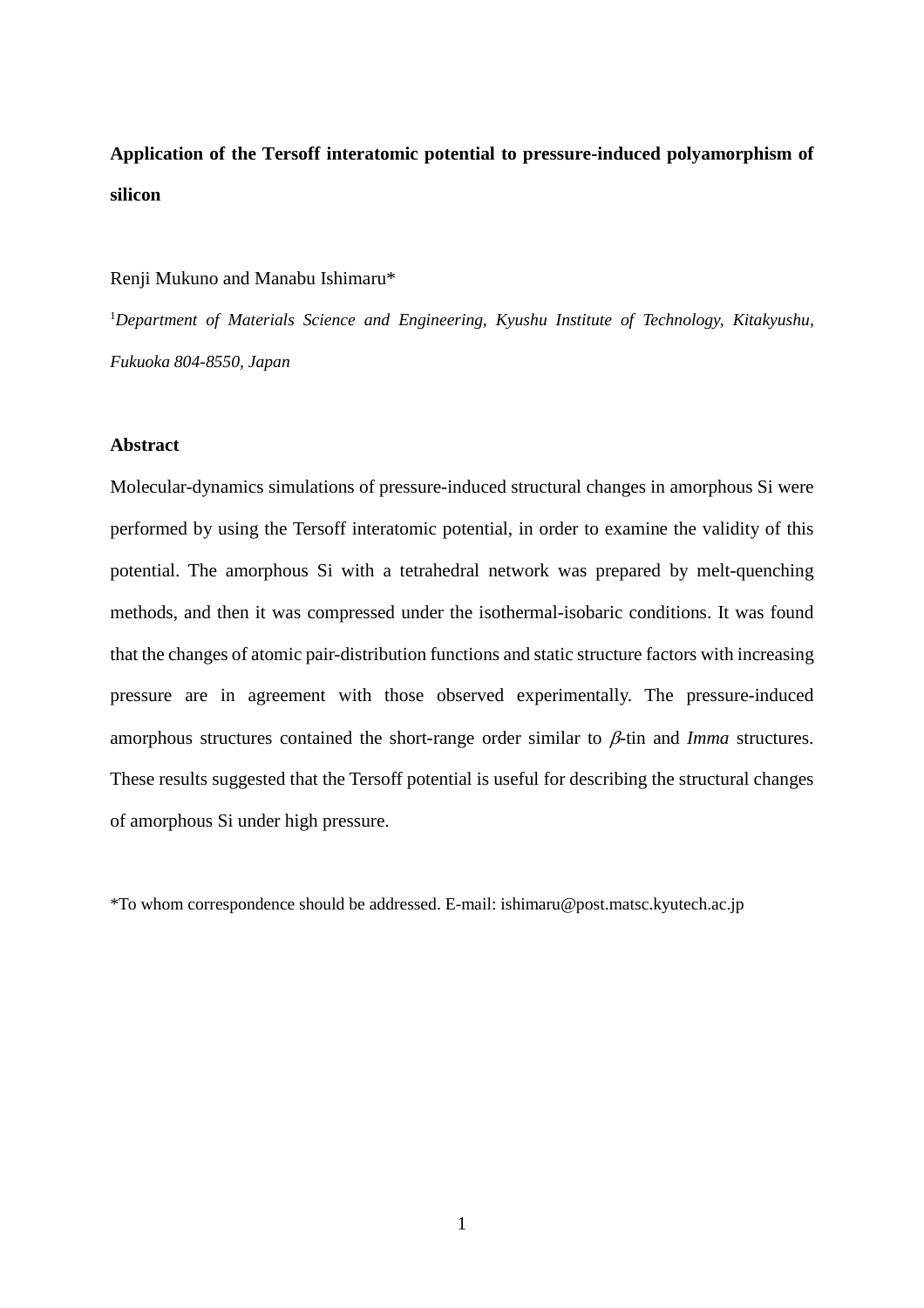## **I. Introduction**

Amorphous silicon (*a*-Si) is widely utilized not only as device applications but also as manufacturing technologies in the current semiconductor industries. For example, *a*-Si is an important semiconductor material applied to solar cells and thin film transistors. Recrystallization of *a*-Si on a single crystalline substrate, so-called solid phase epitaxy, is often applied for recovering the crystallinity and activating ion implanted dopants. When Si is used as an anode material for lithium-ion batteries, amorphization occurs during charging (lithiation). Since the atomic configurations strongly affect the material properties and processing, knowledge of atomistic structures of *a*-Si and its stability is required.

Molecular dynamics (MD) simulation is a powerful technique for investigating static and dynamic properties of materials at the atomic scale. The first principle (*ab initio*) MD method is highly accurate calculations, but are limited to short-time simulations of small systems due to the huge amount of calculation. Several empirical interatomic potentials have been proposed so far for large-scale and long-time MD simulations [1]. These potentials are set so as to reproduce the physical properties of the crystalline state, and are not optimized for the amorphous state. Therefore, it is necessary to examine the validity of the potential for the investigations of *a*-Si. The Stillinger-Weber potential consists of two- and three-body terms, and the latter is set to zero at the tetrahedral angle to stabilize the diamond structure [2]. *a*-Si networks were successfully generated by melt-quenching using this potential, but the threebody interaction has to be artificially strengthened during cooling process in order to stabilize the tetrahedral structure [3]. Another potential for Si proposed by Tersoff is expressed as a pairwise interaction, but the attractive term depends on the local environment which essentially includes many-body interactions [4]. Although this potential is overestimated the melting temperature of Si, *a*-Si networks can be produced without any *ad hoc* procedures during meltquenching [5-7].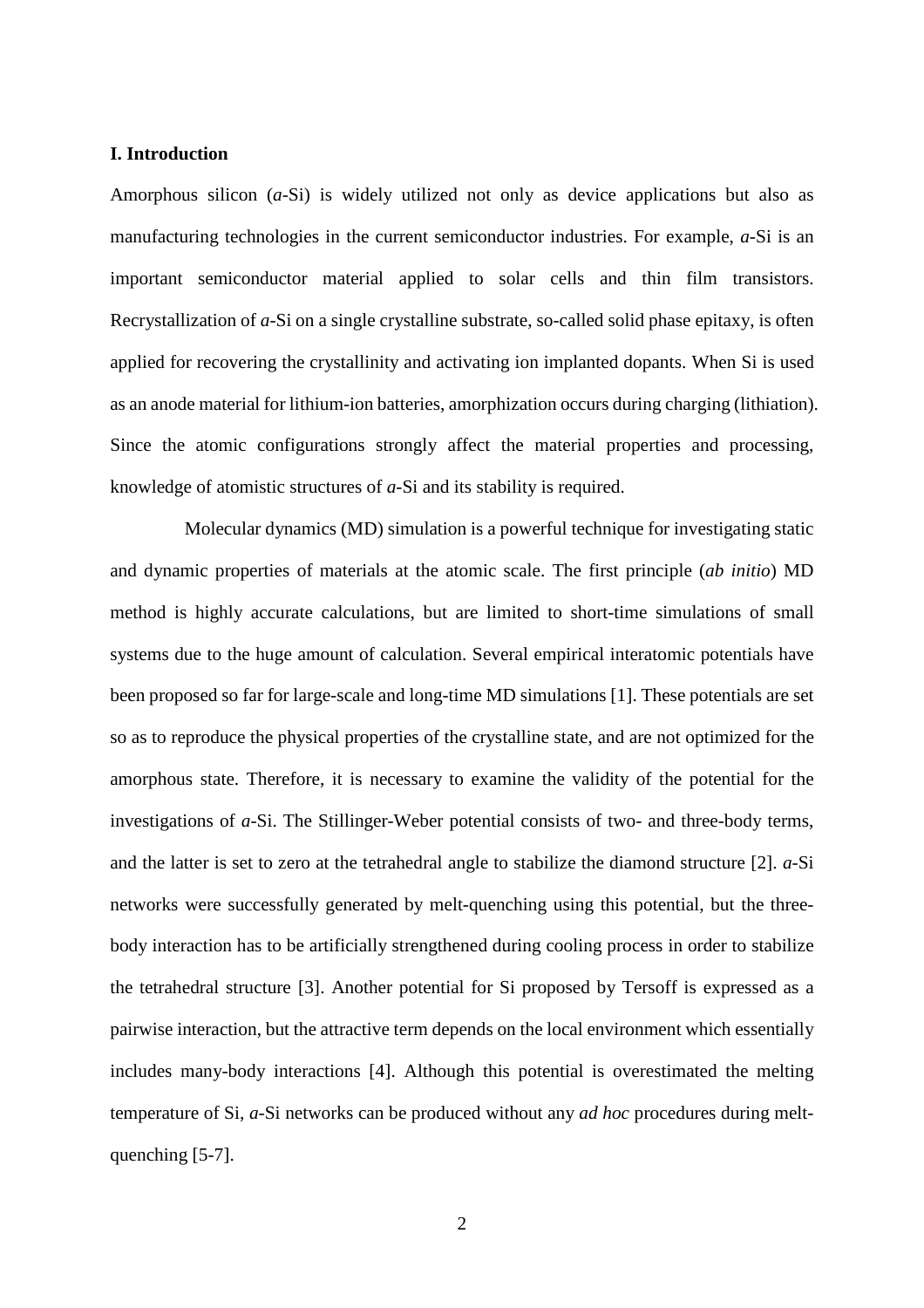In the present study, we paid attention to an amorphous-to-amorphous phase transformation, so-called polyamorphism [8-14]. *a*-Si possesses the tetrahedrally-coordinated amorphous network at ambient pressure and exhibit a semiconducting property. On the other hand, the coordination number increases with pressure and finally high-density *a*-Si with metallic properties is formed. Ivashchenko *et al.* [15] investigated the amorphous structures of  $Si<sub>x</sub>C<sub>1-x</sub>$  alloys after pressure-induced phase transformation by the MD simulations based on the Tersoff potential, but the detail structural changes of *a*-Si were not well understood. Here, we examined the structural changes during pressurizing, and confirmed the validity of the Tersoff potential for the investigations of pressure-induced polyamorphism in *a*-Si.

#### **II. Simulation procedures**

*a*-Si networks were prepared by melt-quenching methods, as described elsewhere [7]. 2744 or 4096 Si atoms interacting by the Tersoff interatomic potential were initially arranged on a diamond structure with a size of  $7a_0x7a_0x7a_0$  or  $8a_0x8a_0x8a_0$ , respectively, where  $a_0$  is an initial lattice parameter of the unit cell, 5.43 Å. The former MD cell was used for examining the effects of pressure rates on the density change, while the latter one was used for characterizing the pressure-induced structures of *a*-Si. The periodic boundary conditions were applied in all directions. This MD cell was heated up by velocity scaling methods, and maintained at 5000 K for 100 ps in order to produce liquid Si in a steady state. The obtained liquid was then quenched to 300 K with a cooling rate of  $10^{12}$  K/s, and maintained at this temperature for 10 ps. The simulations were performed under the isobaric condition, and the equations of motion were integrated using the velocity form of the Verlet algorithm with a time step of ∆*t* = 2 fs.

To examine pressure-induced polyamorphism, a compressive pressure up to 30 GPa was applied to the as-quenched *a*-Si under the isothermal and isobaric conditions, so-called *NPT* ensemble. For the simulations based on the *NPT* ensemble, a Nosé-Hoover barostat was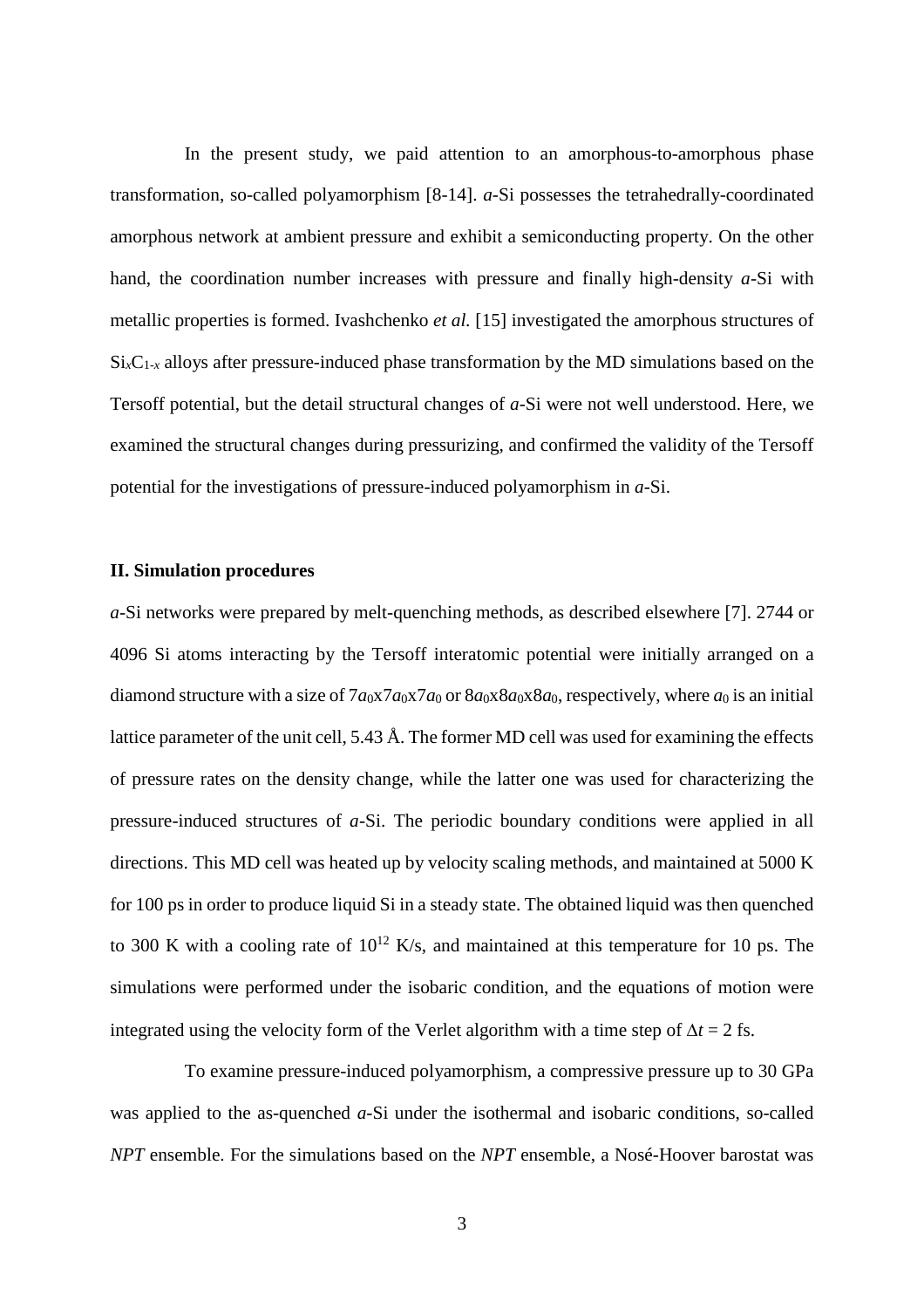used. The velocity of each atom was scaled every time step, while the time constant to control the pressure was set to be 10 ps (5000 time steps). All MD simulations were carried out with an MD open-source code, Large-scale Atomic/Molecular Massively Parallel Simulator (LAMMPS) [16].

#### **III. Results and discussion**

The density of as-quenched  $a$ -Si obtained here was 2.26  $g/cm^3$ , 3.0% lower than that of crystalline Si, which is in agreement with the experimental result (1.8% - 3.1%) [17,18]. Figure 1 shows the density change under compression with different pressure rates at 300 K. A linear increase of the density is initially observed, while the slope changes at a certain pressure. For example, the slope becomes large between ~18 and ~25 GPa at a pressure rate of 25 Pa/fs. This suggests that a pressure-induced structural change occurs. The phase transformation pressure shifts to the lower pressure side with decreasing the pressure rate. The *a*-Si compressed to 30 GPa with a pressure rate of 25 Pa/fs were decompressed by the same pressure rate. It was confirmed that the density decreases by decompression, but it does not return to the initial value  $(2.26 \text{ g/cm}^3)$ . This means that the pressure-induced structural change is the first-order phase transformation and considerable hysteresis exists, as observed previously [12].

Atomic configurations generated by melt-quenching methods possessed a tetrahedral network and successfully reproduced the structural features of *a*-Si, as reported previously [5- 7]. Figure 2(a) shows atomic pair-distribution functions, *g*(*r*), of atomic configurations obtained by applying the compressive pressure at 300 K for 500 ns. The first and second peaks located at 2.36 and 3.86 Å, respectively, in the *g*(*r*) of as-quenched *a*-Si move to the shorter distance side at 15 GPa. The shape of the  $g(r)$  is almost the same as that of the as-quenched  $a$ -Si up to 17.5 GPa, but a shoulder appears at the shorter distance side of the second peak. The first peak shifts to the longer distance side at  $\geq 20$  GPa. The second peak starts to split and eventually a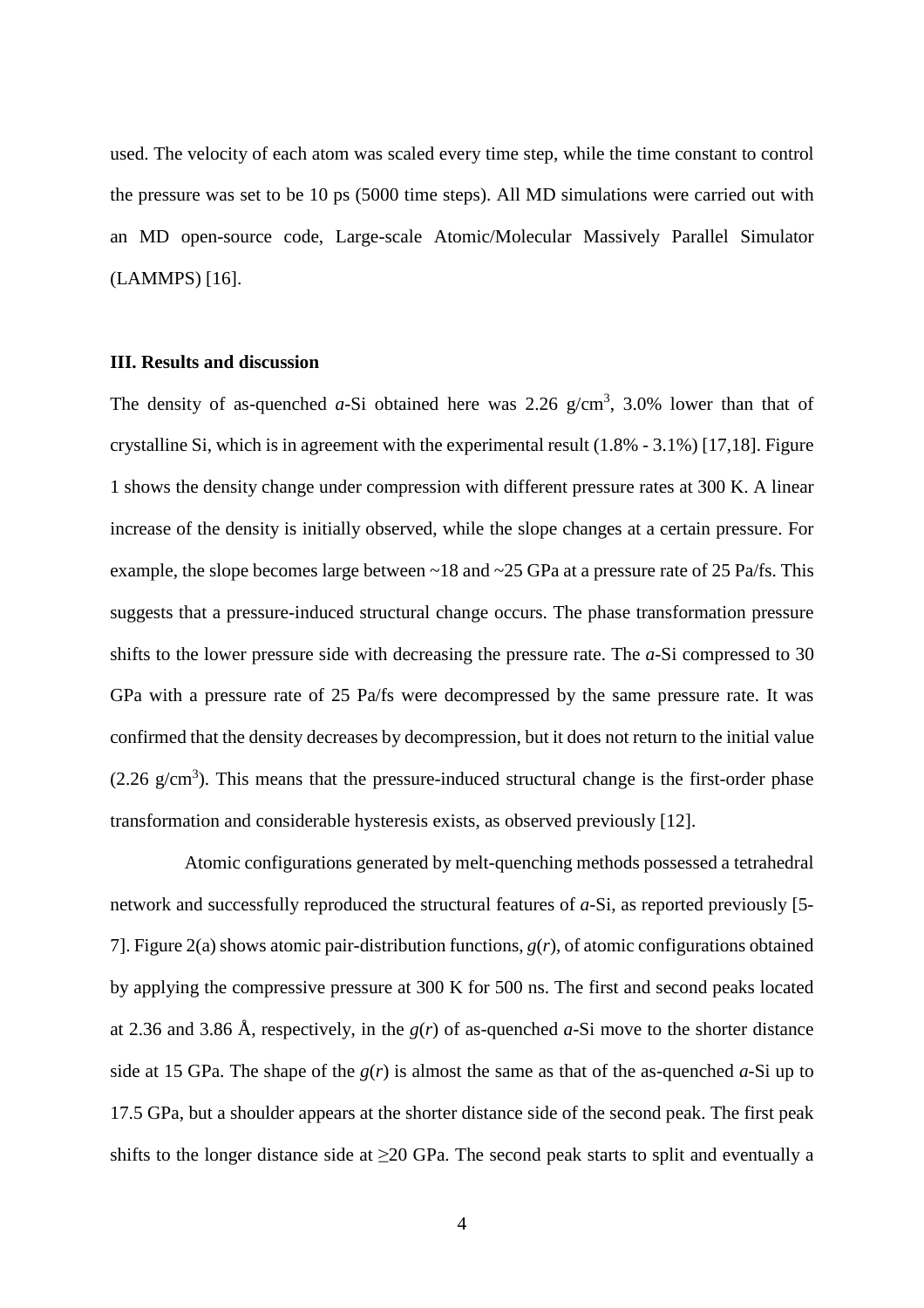new peak at 3.06 Å becomes dominant at 25 GPa. The structural changes in Fig. 2(a) are in good agreement with those obtained by previous x-ray diffraction experiments [11] and *ab initio* MD simulations [14].

The average coordination number was calculated by integrating  $4\pi r^2 \rho_0 g(r)$  up to the first minimum of the  $g(r)$ , where  $\rho_0$  is the number density. Since the number of bonds per atom suddenly increases between 17.5 and 20 GPa (see the inset of Fig. 2(a)), the interatomic distance increases as observed in the  $g(r)$  of Fig. 2(a). It has been reported that the coordination number changes from 4 to 6 with increasing the compressive pressure, and a low density amorphous to high density amorphous transformation is induced by applying compressive pressure [10-14]. This result is in agreement with the present study.

To compare with the available experimental data, the static structure factors, *S*(*Q*), were calculated by Fourier transforming *g*(*r*),

$$
S(Q) = 1 + 4\pi \rho_0 \int_0^\infty r^2 \{g(r) - 1\} \frac{\sin \theta r}{\theta r} dr.
$$

Here,  $\rho_0$  is the average number density of atoms, Q is the scattering vector. The resultant *S*(Q) is shown in Fig. 2(b). The ripple on the low-*Q* side of the first peak is due to a truncation error and should be disregarded. The *S*(*Q*) of as-quenched *a*-Si is in good agreement with that obtained experimentally [19-22]. The peaks move to higher-*Q* with increasing the pressure, and the first peak remarkably shifts at 20 GPa. In addition, the peak height of the first peak becomes larger than that of the second peak by pressurizing. The results of Fig. 2(b) well reproduce the behavior of *S*(*Q*) obtained experimentally [11], suggesting the validity of the present MD simulations.

Three-body correlations, so called bond-angle distribution functions,  $g(\theta)$ , were calculated. A bond was defined as the bond length of the first minimum between the first and second peaks of the  $g(r)$ . Figure 3 shows the  $g(\theta)$  of amorphous networks as a function of pressure. A peak of the  $g(\theta)$  obtained from the as-quenched *a*-Si exists at the ~110<sup>o</sup>, in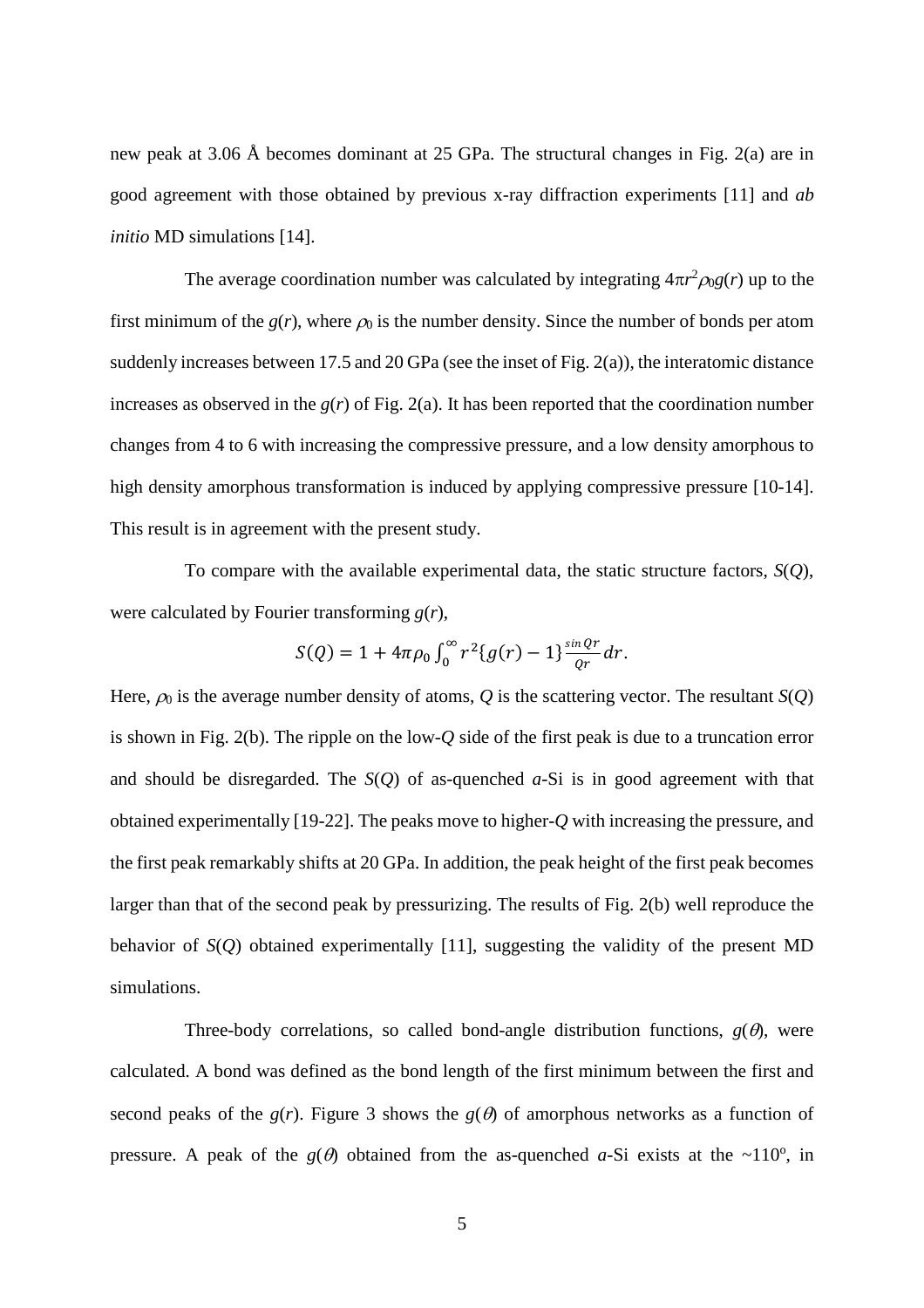agreement with the tetrahedrally-coordinated amorphous network. Upon pressurization, additional peaks appear at  $\sim 60^{\circ}$  and  $\sim 80^{\circ}$ , and finally the latter becomes the main peak. A similar structure was observed in MD simulation of nanoindentation on a (100) oriented silicon surface using the Tersoff potential [23,24]. Kugler and Várallyay [25,26] examined possible atomic arrangements in the structure of *a*-Si based on the Cambridge Structural Database, and pointed out that the peaks in the interval  $75^{\circ}$ -96 $^{\circ}$  and around 60 $^{\circ}$  can exist as minor atomic configurations in *a*-Si networks. Our simulations revealed that these inherent configurations become more pronounced by pressurizing.

The shape of  $g(r)$  and  $g(\theta)$  starts to change at 17.5 GPa, and it was confirmed that the change becomes more pronounced with increasing the simulation time. This indicates that an amorphous-to-amorphous structural phase transformation progresses at this pressure. Ivashchenko *et al.* [15] examined pressure-induced structural changes of *a*-Si generated by the Tersoff potential, and observed a significant change in  $g(\theta)$  at ~9 GPa. This value is much smaller than that observed in the present study, and the reason is unclear. However, our result is in agreement with an *ab initio* MD result (16.25 GPa) [12], suggesting the validity of the Tersoff potential.

It was confirmed that the MD simulations based on the Tersoff interatomic potential can reproduced the pressure-induced structural changes of *a*-Si obtained by x-ray diffraction experiments and *ab initio* MD simulations, suggesting the validity of the present study. We examined the detailed structures as a function of coordination numbers. Figure 4 shows the time evolution of each coordination number: (a) 15 GPa, (b) 20 GPa, and (c) 25 GPa. It is apparent that the fourfold coordinated atoms are dominant at 15 GPa, indicating that the tetrahedral amorphous network is maintained. On the other hand, the amount of over-coordinated atoms, such as five and six coordination, increases with the time in Figs. 4(b) and 4(c), but the structural change is not completed in the present time scale  $\ll 500$  ns). Interestingly, the fivefold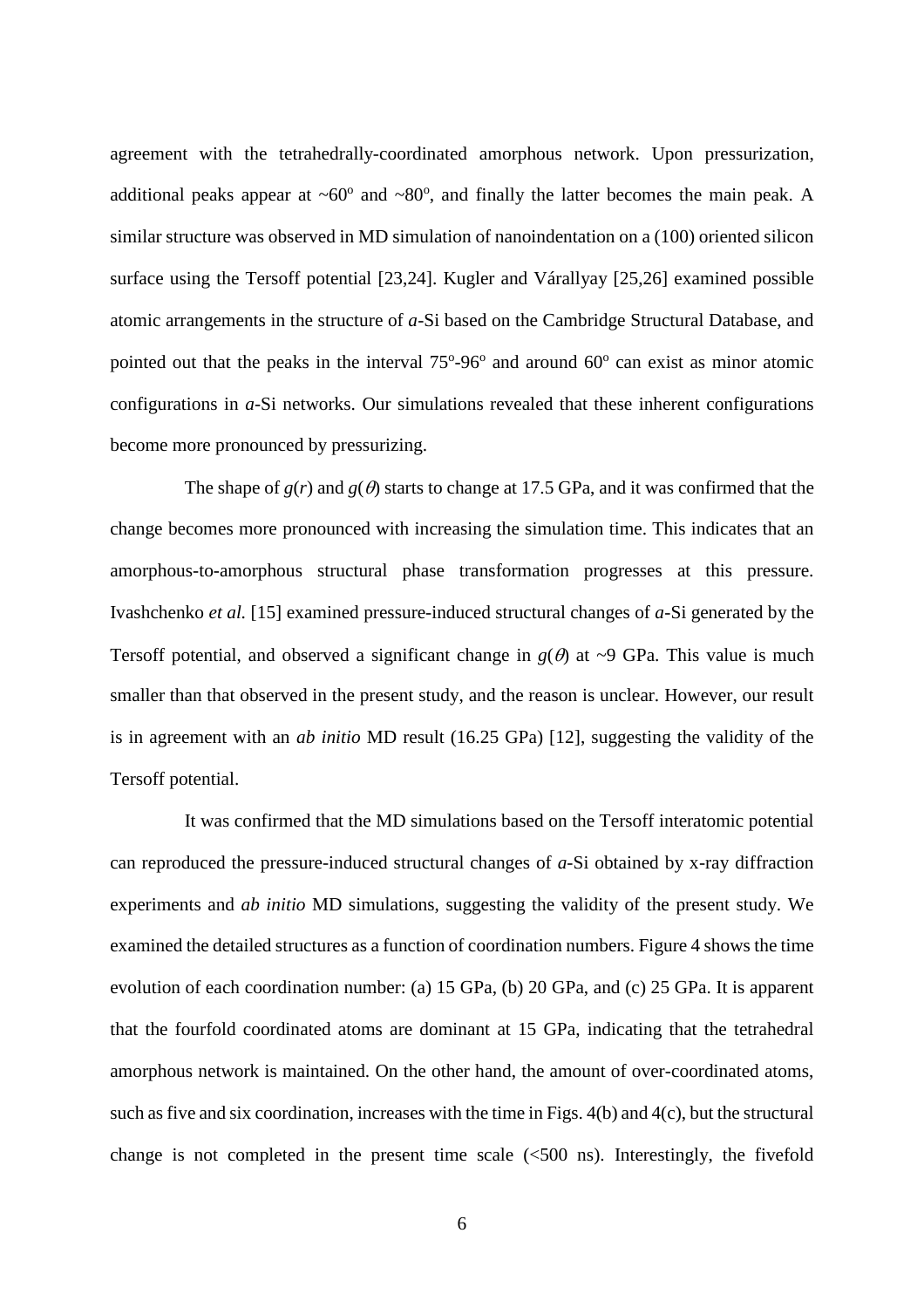coordinated atoms decrease after taking a maximum value at ~80 ns at 25 GPa. This suggests that several local minima exist for atomic configurations of pressure-induced amorphous networks.

Bond-angle distribution functions around an atom with *i*-fold coordination,  $g_i(\theta)$ , were calculated. The cutoff distance is defined as the first minimum of the pair-distribution function for each coordinated atom, which corresponds to 2.70, 2.74, and 2.78 Å for the four-, five-, and six-fold coordinated atoms, respectively. Figure 5 shows the  $g_i(\theta)$  of atomic configurations after pressurizing at 25 GPa for 500 ns. Here, we show the profiles corresponding to the coordination number with the existence probability of  $>10\%$ . The *g*<sub>4</sub>( $\theta$ ) possesses a peak at  $\sim$ 110 $^{\circ}$ , indicating that the tetrahedral structure is maintained around the four-fold coordinated atom. On the other hand, prominent peaks and shoulder exist in the  $g_5(\theta)$ and  $g_6(\theta)$ .

It is known that the diamond structure of crystalline Si (space group:  $Fd\overline{3}m$ ; lattice parameter:  $a = 5.430 \text{ Å}$  at ambient pressure) transforms to the *β*-tin structure (*I*4<sub>1</sub>/*amd*;  $a =$ 4.690 Å, *c* = 2.578 Å [27]) under high pressure [28]. A previous study has pointed out that the pressure-induced *a*-Si networks contain a similar short-range order to β-tin structure [14]. The bond lengths of the  $\beta$ -tin structure are 2.432, 2.578, and 3.03 Å, in agreement with the peak locations of the *g*(*r*) obtained by 25 GPa (Fig. 2(a)). Solid lines in Fig. 5 denote the bond angles within the first coordination shell of crystalline Si with a  $\beta$ -tin structure. It should be noted that the bond angle of ~60<sup>o</sup> cannot be explained by  $\beta$ -tin structure. It has been reported that the  $\beta$ tin phase transforms to another metastable phase (*Imma*;  $a = 4.737 \text{ Å}$ ,  $b = 4.502 \text{ Å}$ ,  $c = 2.550$ Å [29]) by further pressure. The bond angles of the *Imma* structure (broken lines) are in agreement with the  $g_6(\theta)$  profile, though the coordination number of the *Imma* structure is 8. There are structural and energetic similarities between β-tin and *Imma* phases [30], and therefore it is thought that the pressure-induced *a*-Si networks contain a similar short-range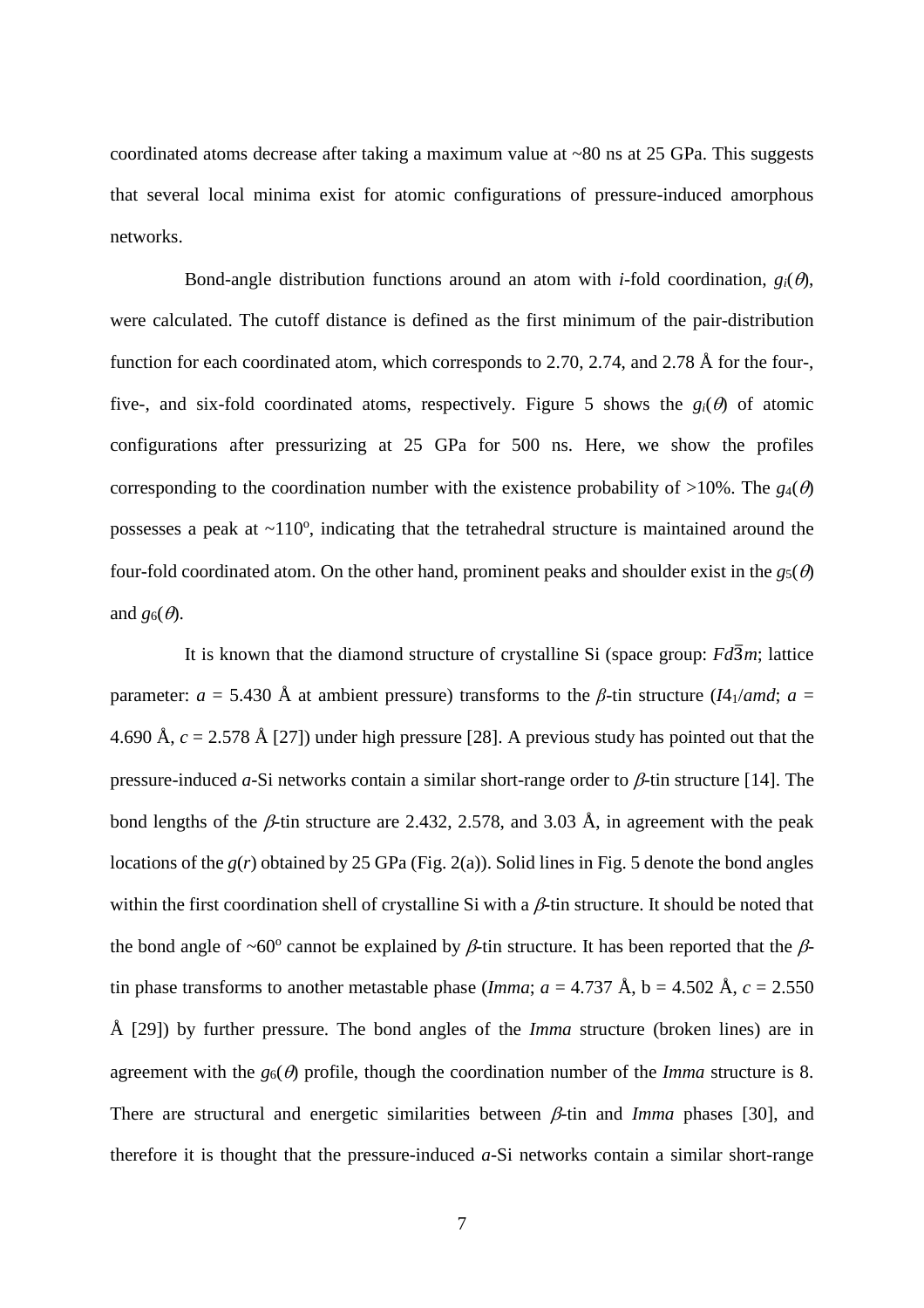order to β-tin and *Imma* structures. The latter structure becomes dominant with increasing the compressive pressure.

## **IV. Conclusions**

The pressure-induced structural changes of *a*-Si were examined by MD simulations using the Tersoff interatomic potential. The density of *a*-Si linearly increased with pressure, while the tetrahedrally-coordinated structures were maintained. On the other hand, the coordination number increased with pressure and finally high-density *a*-Si was formed. The changes of atomic pair-distribution functions and static structure factor with increasing pressure were in agreement with those obtained experimentally, suggesting the validity of the Tersoff potential for analyzing pressure-induced polyamorphism of Si. Bond angle distribution functions revealed that the pressure-induce a-Si possesses short-range order similar to β-tin and *Imma* structures.

### **Acknowledgements**

This work was supported in part by Grant-in-Aid for Scientific Research (B) (Grant No. 19H02463) from the Ministry of Education, Sports, Science, and Technology, Japan.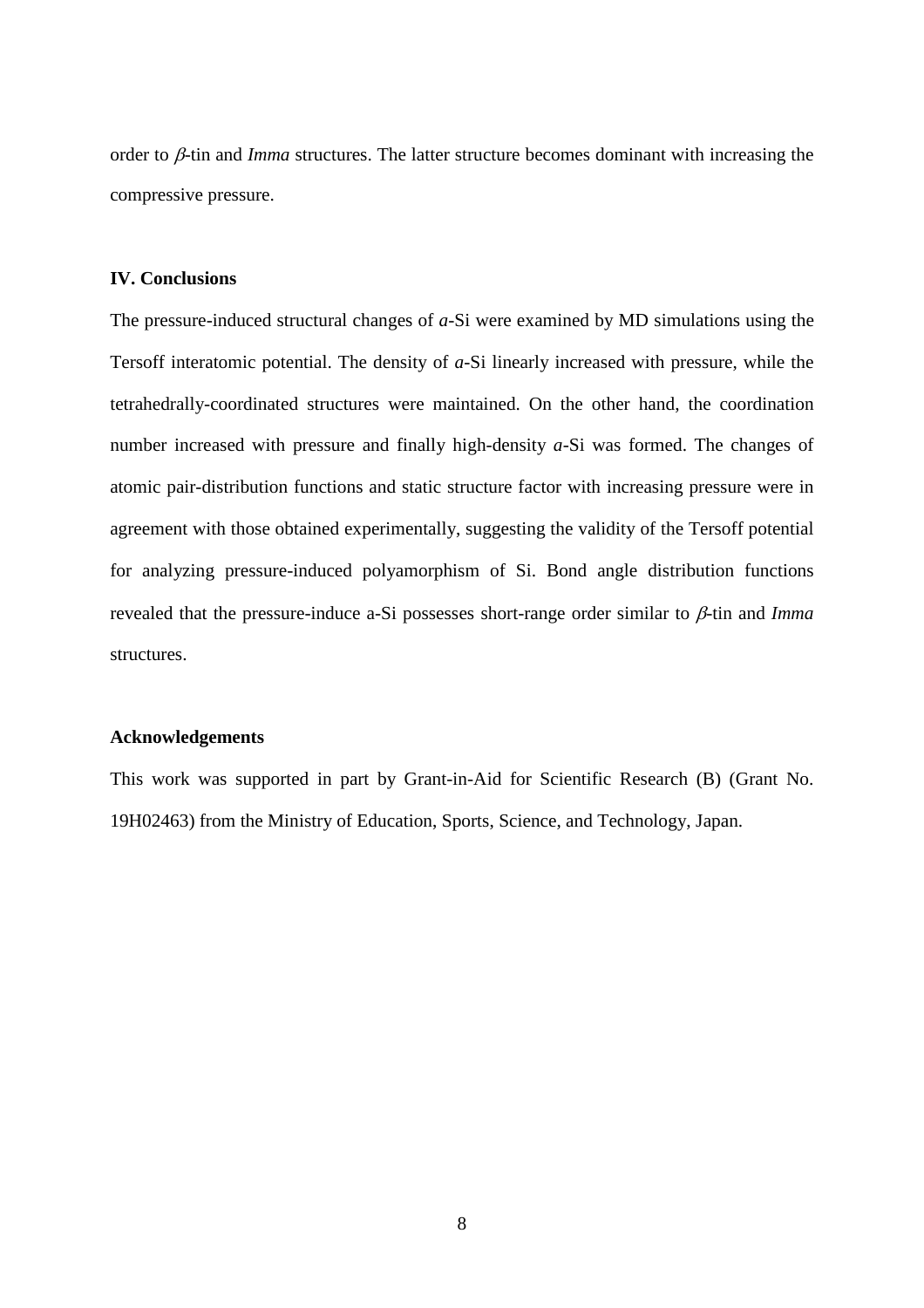## **References**

- [1] For example, see S. J. Cook and P. Clancy, Phys. Rev. B **47**, 7686 (1993).
- [2] F. H. Stillinger and T. A. Weber, Phys. Rev. B **31**, 5262 (1985): Erratum **33**, 1451 (1986).
- [3] W. D. Luedtke and U. Landman, Phys. Rev. B **37**, 4656 (1988).
- [4] J. Tersoff, Phys. Rev. B **39**, 5566 (1989).
- [5] M. Ishimaru, S. Munetoh, and T. Motooka, Phys. Rev. B **56**, 15133 (1997).
- [6] M. Ishimaru, J. Appl. Phys. **91**, 686 (2002).
- [7] K. Kohno and M. Ishimaru, Jpn. J. Appl. Phys. **57**, 095503 (2018).
- [8] P. H. Poole, T. Grande, C. A. Angell, and P. F. McMillan, Science **275**, 322 (1997).
- [9] S. K. Deb, M. Wilding, M. Somayazulu, P. F. McMillan, Nature **414**, 528 (2001).
- [10] P. F. McMillan, M. Wilson, D. Daisenberger, and D. Machon, Nature Mater. **4**, 680 (2005).
- [11] D. Daisenberger, M. Wilson, P. F. McMillan, R. Q. Cabrera, M. C. Wilding, and D. Machon, Phys. Rev. B **75**, 224118 (2007).
- [12] M. Durandurdu and D. A. Drabold, Phys. Rev. B **64**, 014101 (2001).
- [13] T. Morishita, Phys. Rev. Lett. **93**, 055503 (2004).
- [14] T. Morishita, J. Chem. Phys. **130**, 194709 (2009).
- [15] V. I. Ivashchenko, P. E. A. Turchi, V. I. Shevchenko, L. A. Ivashchenko, and O. A. Shramko, Phys. Rev. B **71**, 165209 (2005).
- [16] S. Plimpton, J Comput. Phys. **117**, 1 (1995): http://lammps.sandia.gov/
- [17] J. S. Custer, M. O. Thompson, D. C. Jacobson, J. M. Poate, S. Roorda, W. C. Sinke, and S. Spaepen, Appl. Phys. Lett. **64**, 437 (1994).
- [18] P. K. Giri, V. Raineri, G. Franzo, and E. Rimini, Phys. Rev. B **65**, 012110 (2001).
- [19] J. Fortner and J. S. Lannin, Phys. Rev. B **39**, 5527 (1989).
- [20] S. Kugler, G. Molnár, G. Petö, E. Zsoldos, L. Rosta, A. Menelle, and R. Bellissent, Phys.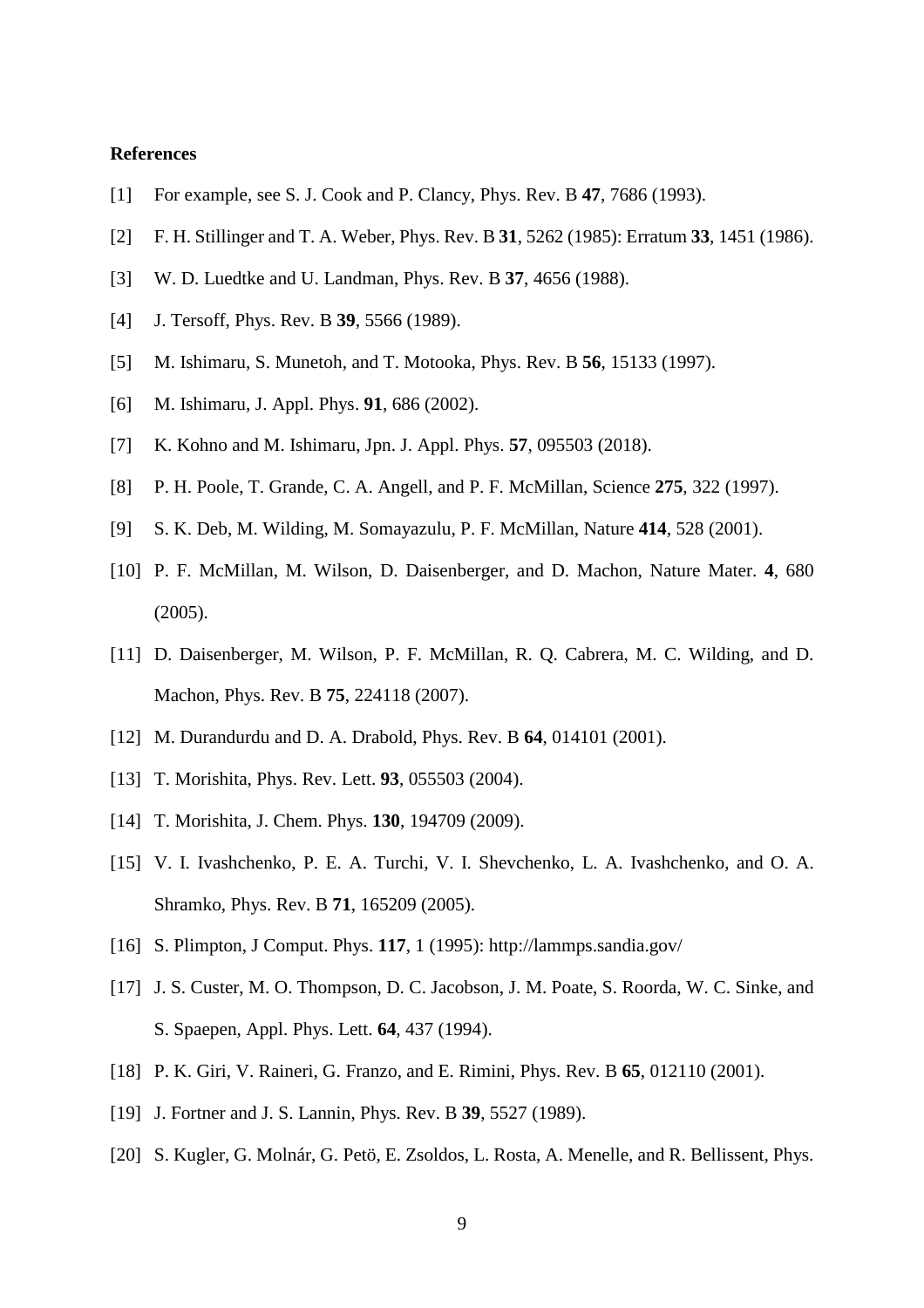Rev. B **40**, 8030 (1989).

- [21] K. Laaziri, S. Kycia, S. Roorda, M. Chicoine, J. L. Robertson, J. Wang, and S. C. Moss, Phys. Rev. B **60**, 13520 (1999).
- [22] L. Pusztai and S. Kugler, J. Phys.: Condens. Matter **17**, 2617 (2005).
- [23] J. Han, S. Xu, J. Sun, L. Fang, and H. Zhu, RSC Adv. **7**, 1357 (2017).
- [24] V. I. Ivashchenko, P. E. A. Turchi, and V. I. Shevchenko, Phys. Rev. B **78**, 035205 (2008).
- [25] S. Kugler and Z. Várallyay, Philos. Mag. Lett. **81**, 569 (2001).
- [26] Z. Várallyay and S. Kugler, J. Non-Cryst. Solids **299-302**, 265 (2002).
- [27] J. Z. Hu, L. D. Merkle, C. S. Menoni, and I. L. Spain, Phys. Rev. B **34**, 4679 (1986).
- [28] T. Soma, H. Iwanami, and H. Matsuo, Solid State Commun. **42**, 469 (1982).
- [29] M. I. McMahon and R. J. Nelmes, Phys. Rev. B **47**, 8337 (1993).
- [30] S. M. Sharma and S. K. Sikka, J. Phys. Chem. Solids **46**, 477 (1985).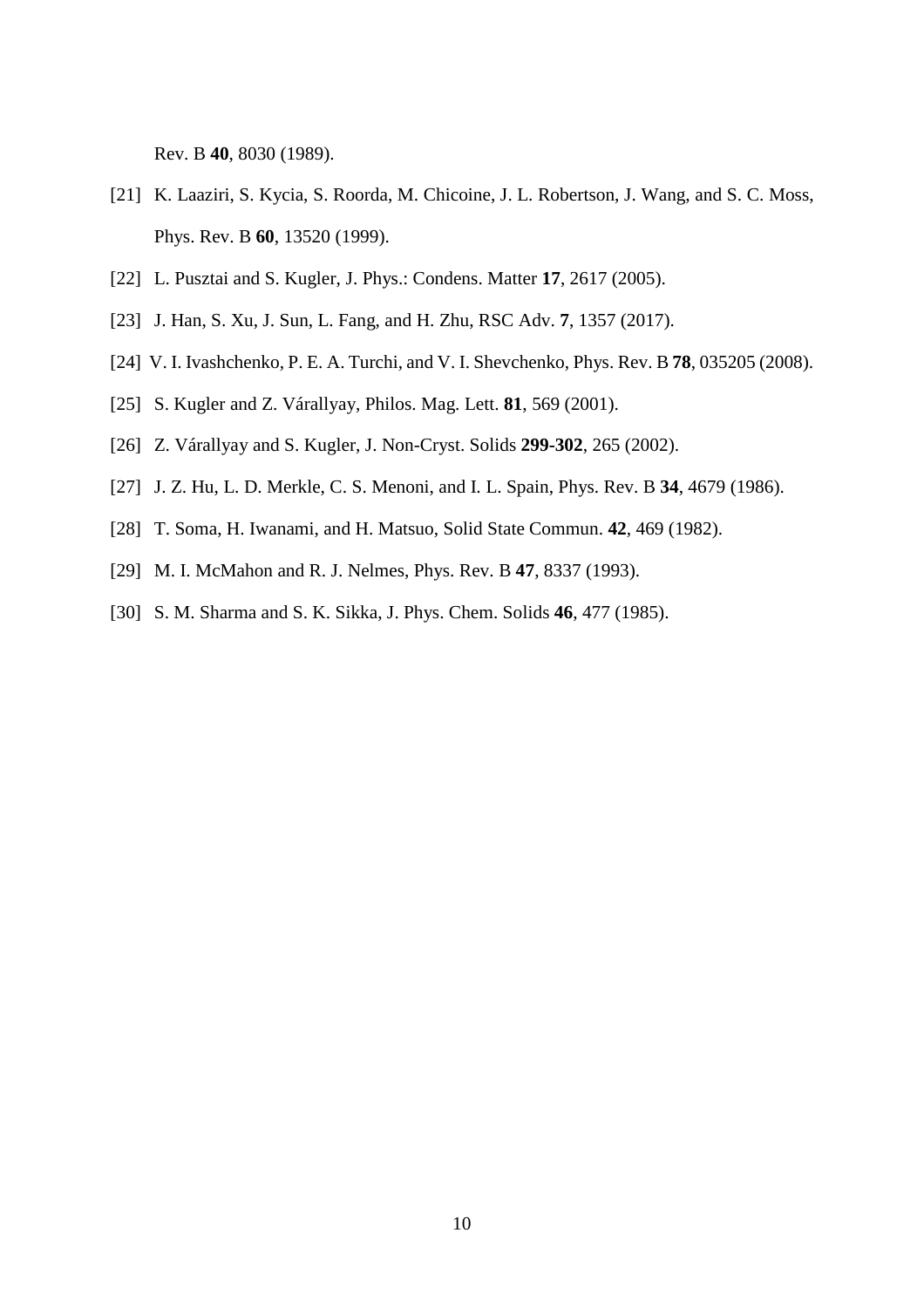### **Figure captions**

Figure 1. Density changes of *a*-Si during compression and decompression with different pressure rates: 25, 50, and 500 Pa/fs. The density linearly increases with pressure, but the slop changes at a certain pressure and its position moves toward the higher pressure with increasing pressure rate. The *a*-Si compressed to 30 GPa with a pressure rate of 25 Pa/fs were decompressed by the same pressure rate.

Figure 2. (a) Atomic pair-distribution functions, *g*(*r*), and (b) structure factors, *S*(*Q*), as a function of compressive pressure. "0 GPa" means as-quenched amorphous Si. The *S*(*Q*) were calculated by Fourier transform of the  $g(r)$ . The inset of (a) is the coordination number as a function of pressure.

Figure 3. Bond angle distribution functions,  $g(\theta)$ , as a function of compressive pressure. The atomic configurations after pressurizing at 300 K for 500 ns were analyzed. A bond was defined as the first minimum of  $g(r)$  of Fig. 2(a).

Figure 4. Time dependence of each coordination number under pressure. (a) 15, (b) 20, and (c) 25 GPa. The coordination numbers with the existence probability of >1% are plotted.

Figure 5. (a,b) Bond-angle distribution functions around an atom with *i*-fold coordination in the atomic configurations after pressurizing at 25 GPa for 500 ns. Solid lines  $(\sim 75^{\circ}, \sim 94^{\circ}, \sim 105^{\circ},$ ~150°) and broken lines (~60°, ~77°, ~100°, ~115°, ~135°, ~155°) denote the bond angles within the first coordination shell of crystalline Si with β-tin and *Imma* structures, respectively.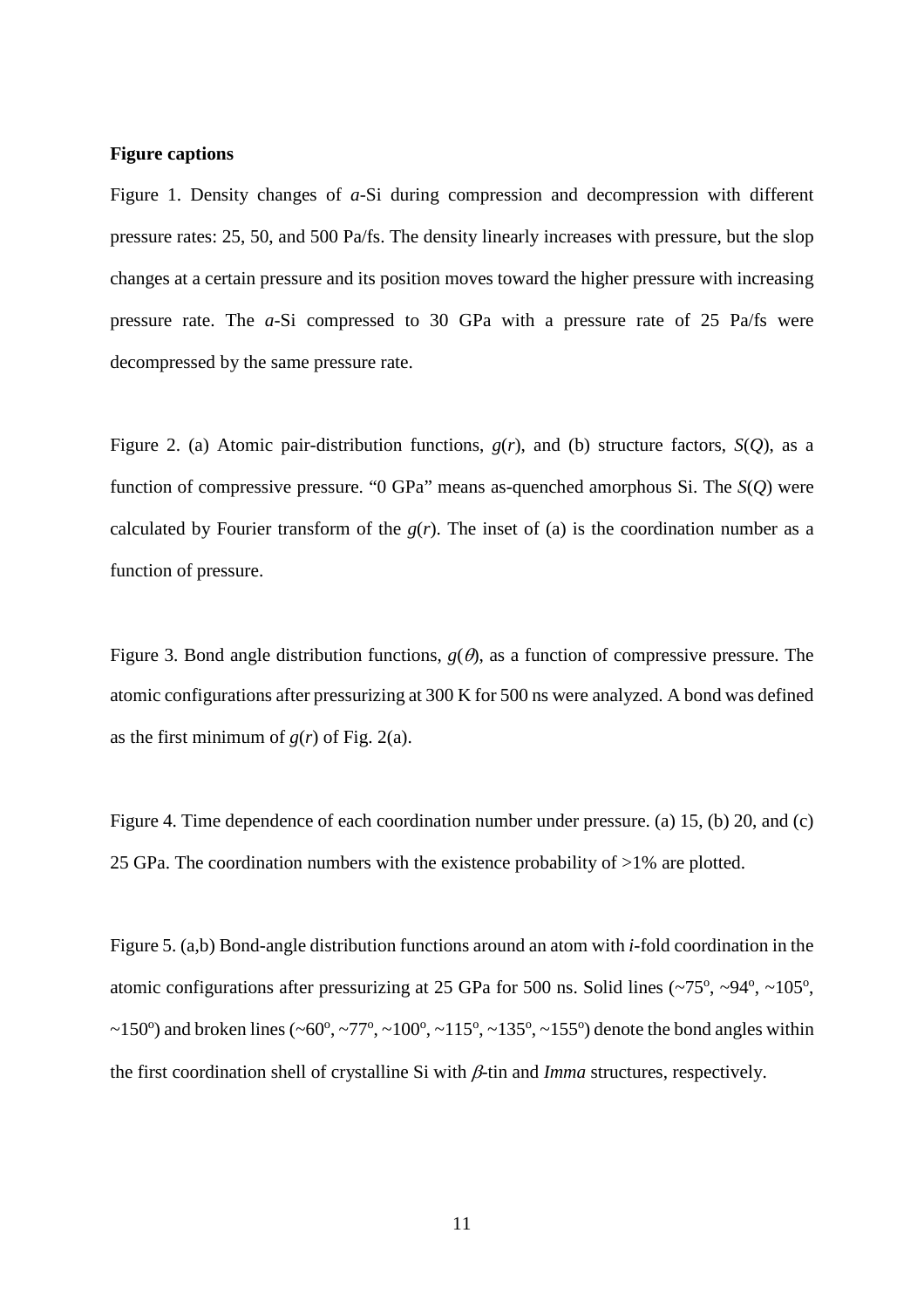

Fig. 1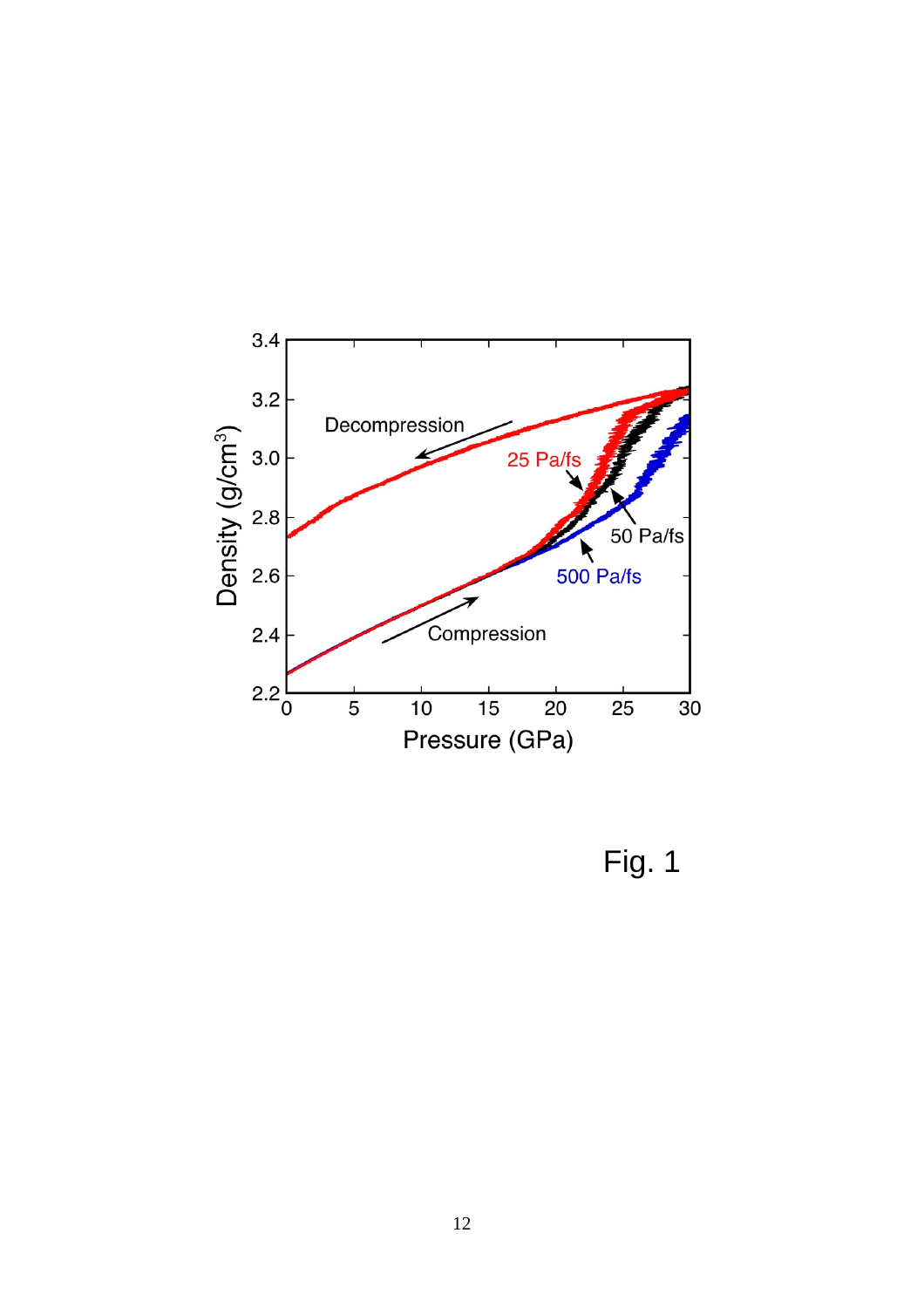

Fig. 2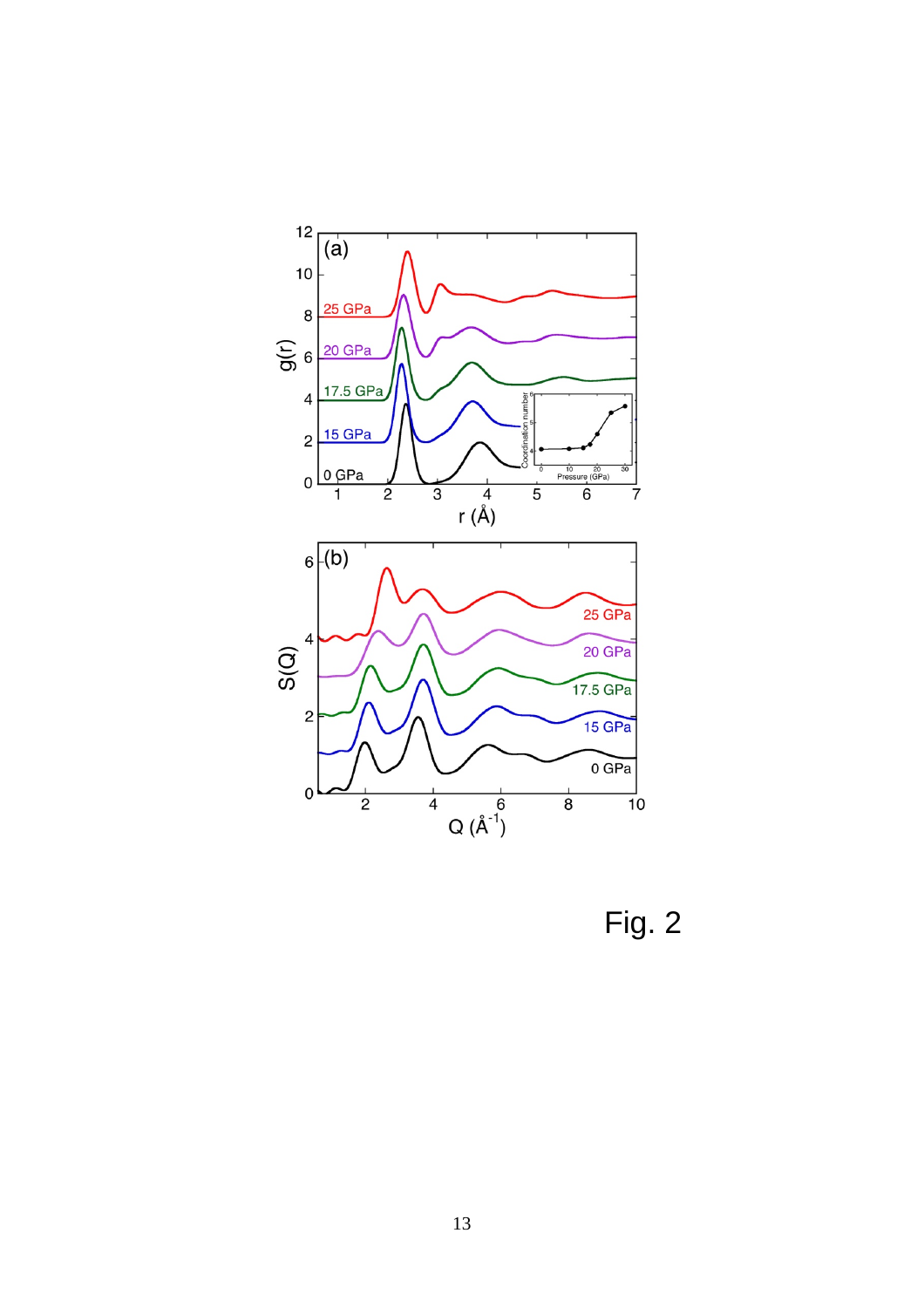

Fig. 3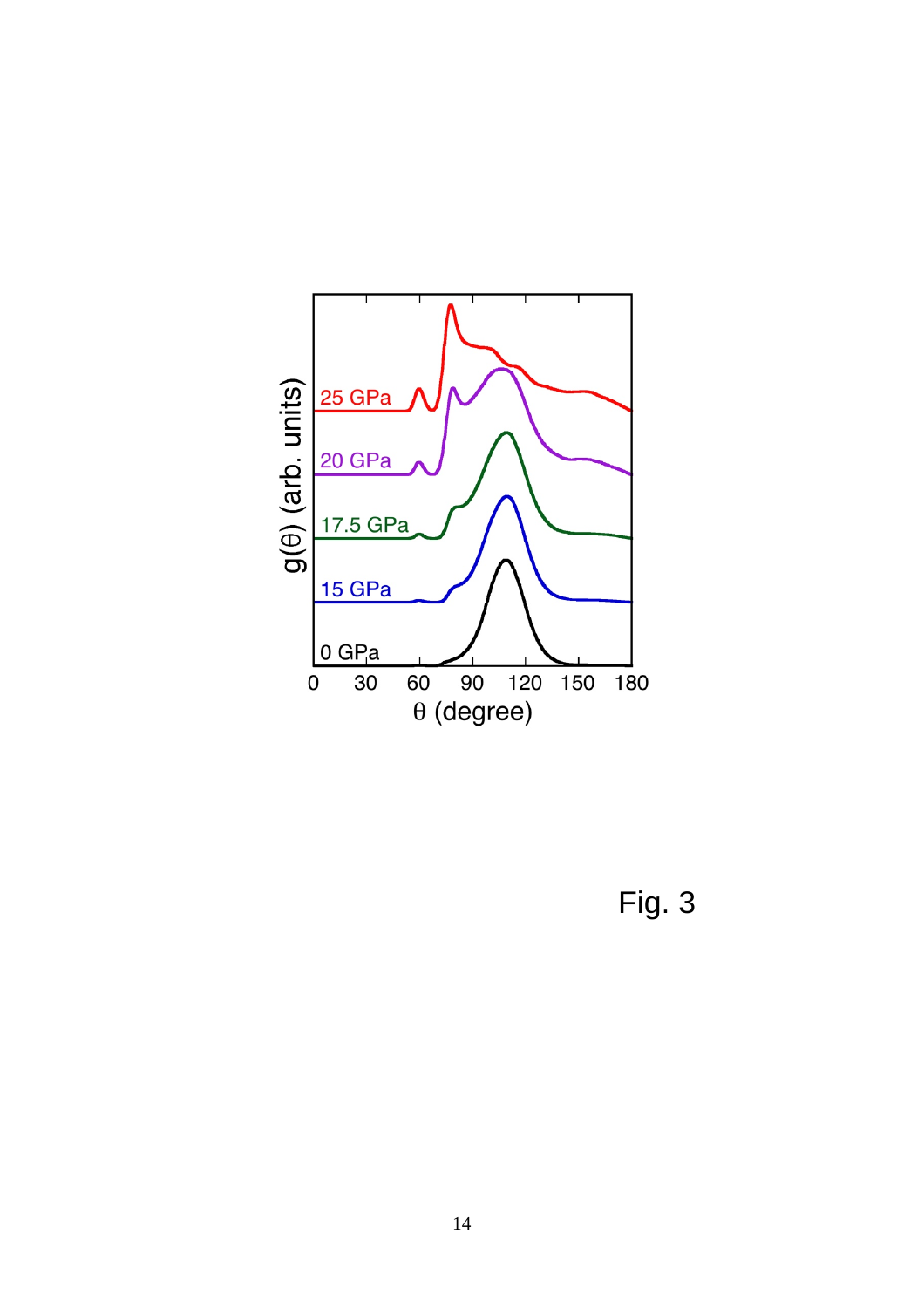

Fig. 4